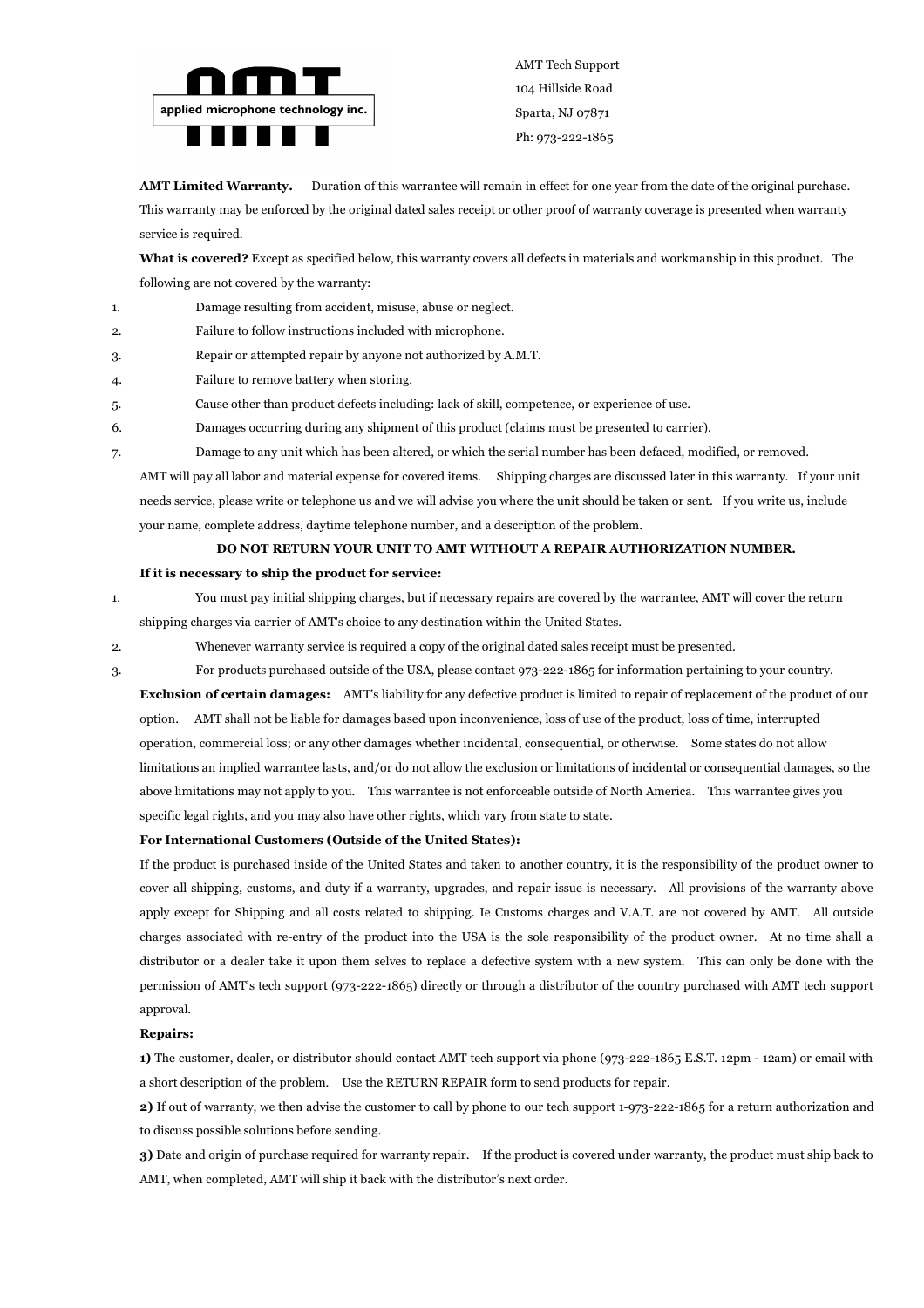Under warranty regulations, if a product has been damaged from miss-use such as:

Damage resulting from accident, misuse, abuse or neglect.

- Failure to follow instructions included with microphone.
- Repair or attempted repair by anyone not authorized by A.M.T.
- Failure to remove battery when storing.
- Cause other than product defects including: lack of skill, competence, or experience of use.
- Damages occurring during any shipment of this product (claims must be presented to carrier).
- Damage to any unit which has been altered, or which the serial number has been defaced, modified, or removed.

**4)** Most common problems found to be are over stressed goosenecks, broken cables, and plugs that have been crushed or bent. These problems are NOT covered under warranty BUT in certain cases, if the shipping is taken care of both ways, we will repair it for free. Due to this unique product, which is specialized in the audio field, most components that make up this product are proprietary. In most cases, the entire product must be taken apart to its manufacturing stage in order to rebuild or replace damaged components. This makes it almost impossible to use outside of the USA repair stations.

Thank you for choosing our wireless system, In order to obtain the best efficiency from the system, you are recommended to read this instruction manual carefully.

#### **Table of Contents**

**System Components… Receiver Features………………………………………… Transmitter Features……… System Setup… Specifications…**

#### **System Components**

#### **All wireless systems include:**

- . True diversity receiver
- . 6.35mm audio cable
- . 2\* BNC antennas
- . Power supply
- . User guide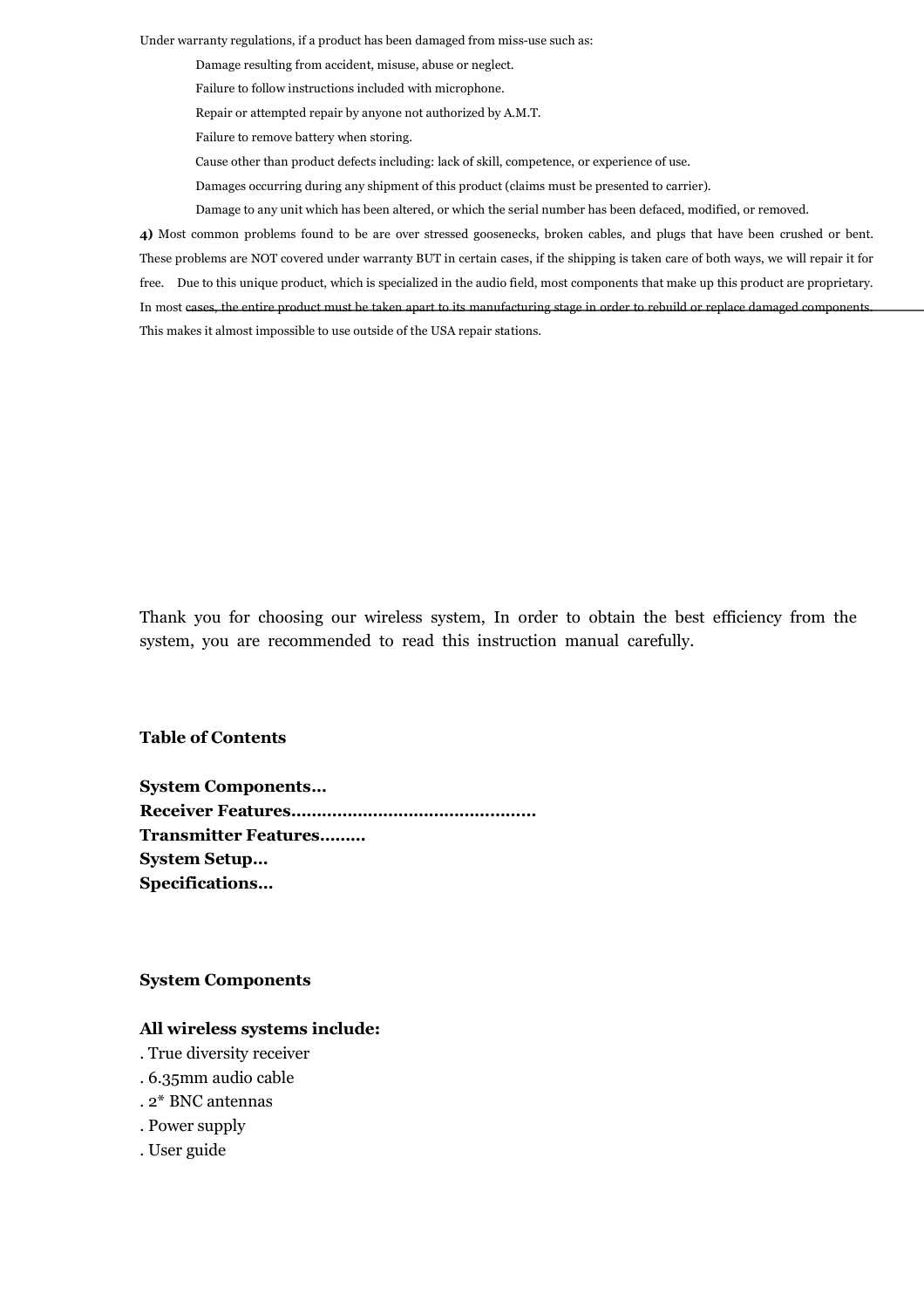## **Vocalist systems include:**

. Handheld microphone (Optional choices)

## **Body-pack systems include:**

. Body-pack transmitter

## **Acoustic instrument clip-on systems include:**

- . Microphone transmitter with Ta3 connector.
- . AMT microphone depending on package ordered.
- . Built-in clip (located on transmitter) to secure to AMT microphones.

### **System Features:**

UHF 600-952MHz frequency range (region dependant) True diversity for maximum range and dropout protection PLL Synthesized circuit Pre-set 100 (10\*10) selectable frequencies (bandwidth dependant) IR sync downloading the frequency from receiver LCD display shows status of frequency, AF and RF signal etc. EIA standard 1/2U rack-mountable metal chassis Up to 500 feet(150m) line-of-sight operating range Designed for vocalist and musical instrument applications

## **Receiver Features:**

### **Front Panel**



1. Power switch

Tap to turn on / tap to turn off. A blue light will illuminate when receiver turns on.

2. LCD display

The 63mm\*22mm high resolution LCD display shows the group, channel, frequency, antenna status, AF & RF level, and IR set.

- 3. IR (Infrared) port Send IR signal to transmitter for synchronization
- 4. UP button Adjust the frequency, channel, and group incrementally.
- 5. SET button Menu control to set group, channel, frequency, IR Sync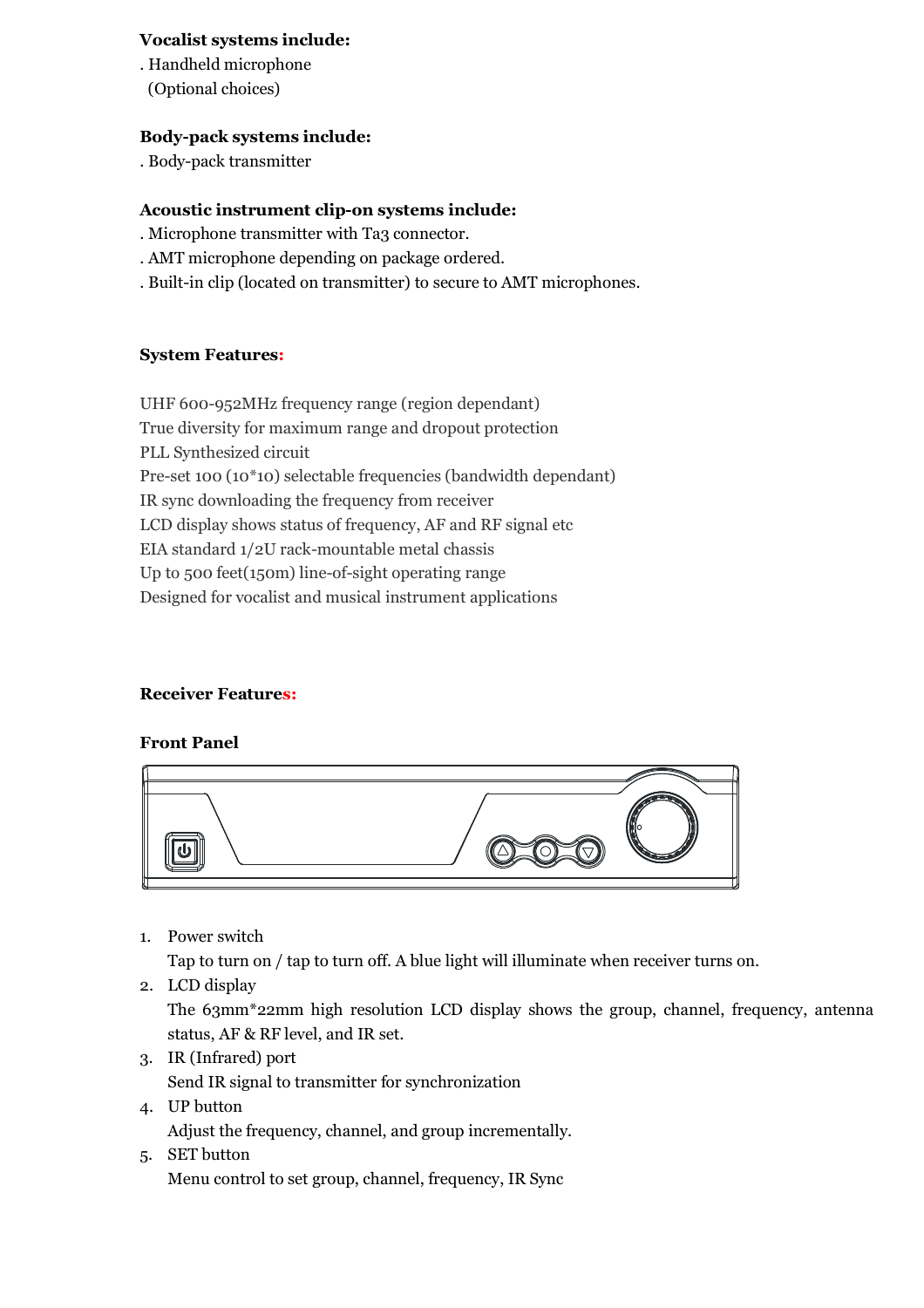6. DOWN button

Adjust the frequency, channel, group incrementally.

7. Volume control Adjust the volume level. Volume knob outlined by blue light.

## **Back Panel**



- 8. Power supply jack (DC12-18V / 500mA) Connecting the power supply unit
- 9. 6.35mm (1/4") unbalanced output jack Connect the unbalanced input, e.g. of mixer or amplifier
- 10. Balanced XLR output jack Connect the unbalanced input, e.g. of mixer or amplifier
- 11. TNC antennas sockets Connect the high gain antennas

## **Transmitter Features:**

## **Handheld Transmitter Option**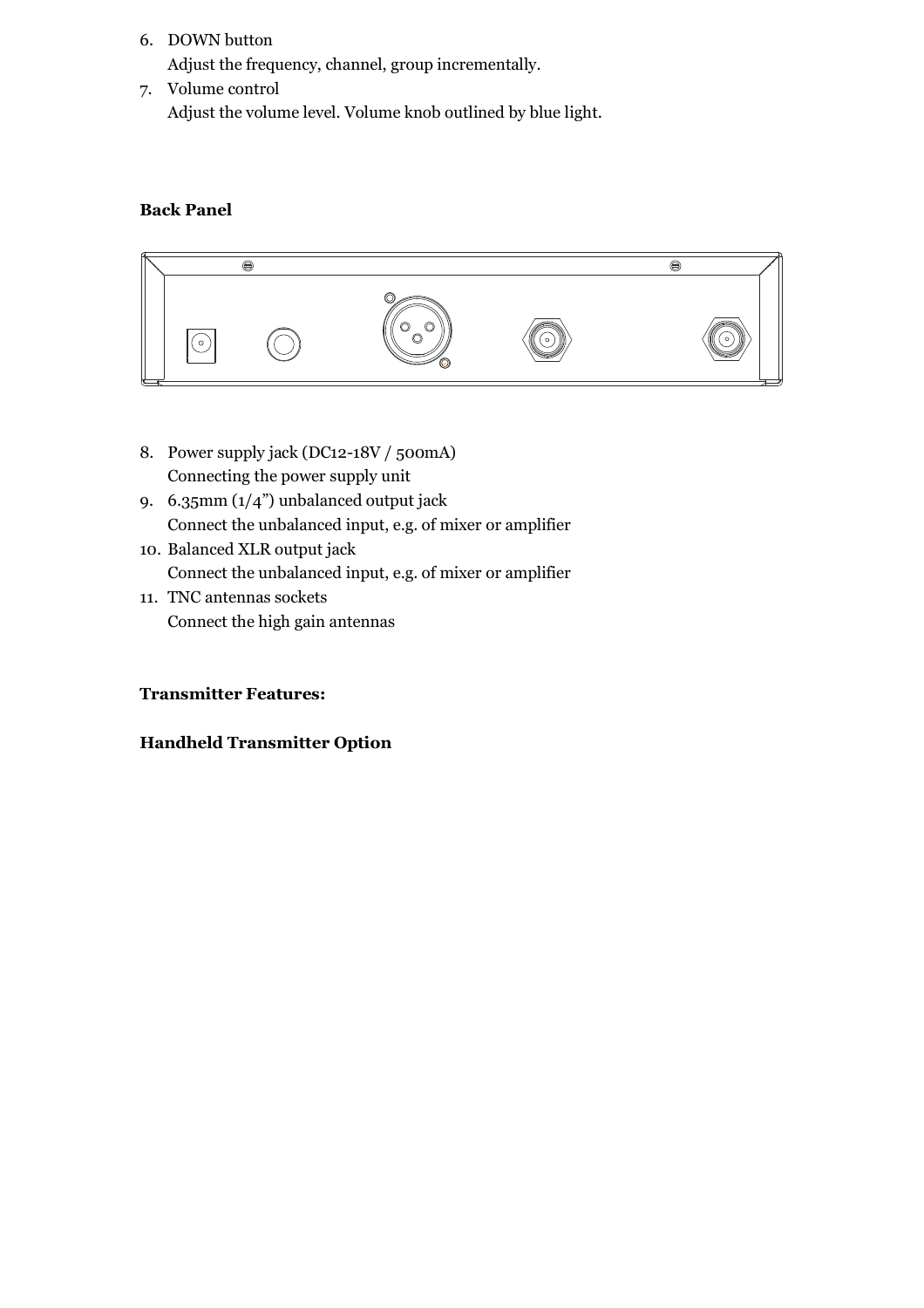

- 1. Microphone head with cartridge inside
- 2. Metal pipe (Aluminum alloy) Anodize any different colors, never fade.
- 3. Backlit LCD

Display group, channel, frequency and battery life.

4. IR infrared port

Receiver infrared beam to synchronize frequencies, hold the transmitter with its IR port facing directly towards the receiver's IR port with a distance between 5-20cm.

**Note:** When using multiple systems, only one transmitter IR port should be sync'd at a time.

- 5. ON/OFF and Mute switch Push up the switch to turn on, Mute at the mid position.
- 6. Battery compartment

To replace batteries, unscrew the bottom pipe part counter-clockwise, make sure to put the battery in the right polar directions.

7. Caps-on (three different choices)

# **Body-pack Transmitter**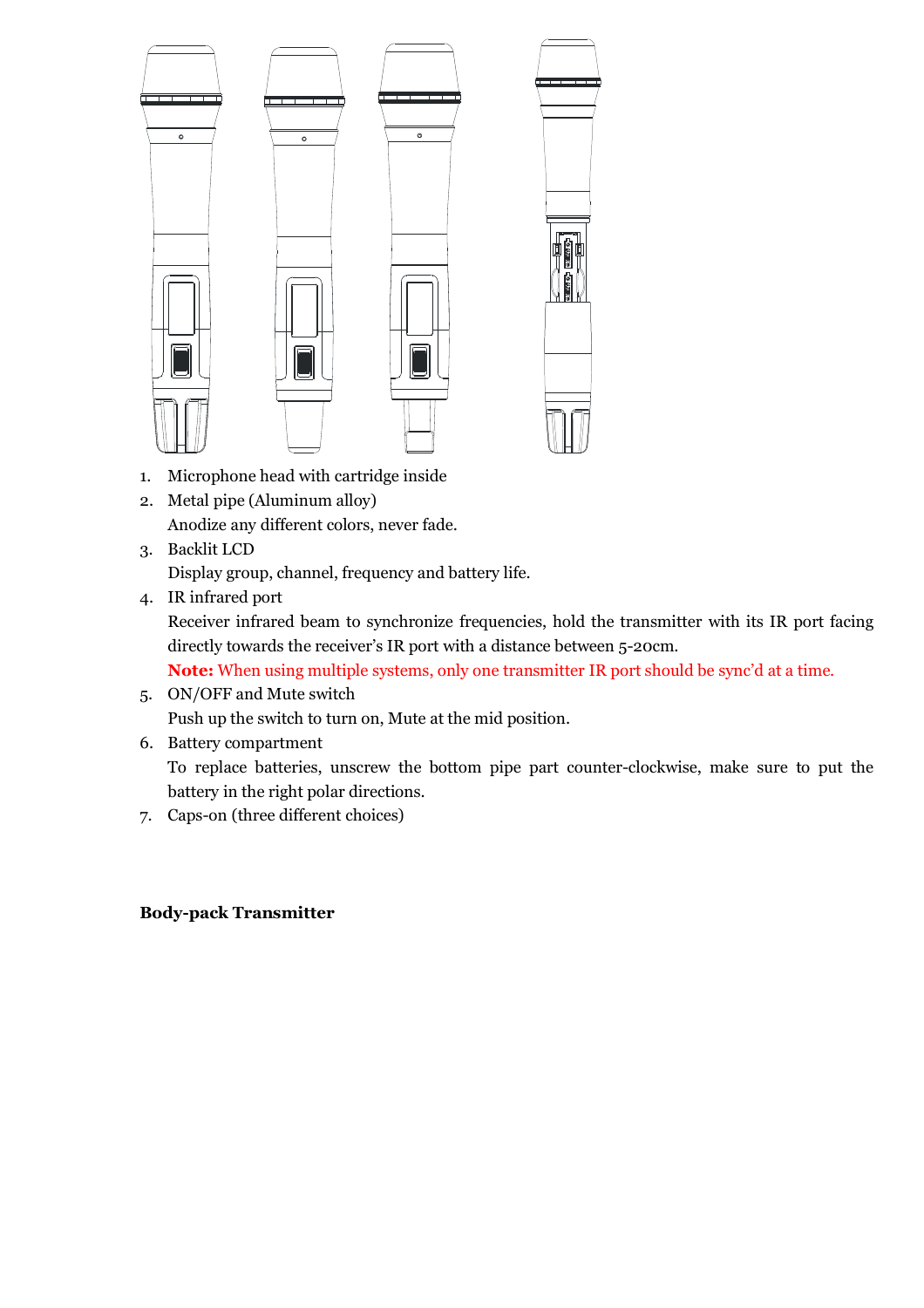

1. Antenna

1/4 wave length wire type antenna, it should be fully extended during normal operations

2. Backlit LCD

Displays frequency and battery life, if the battery symbol blinks, the battery needs to be replaced immediately.

3. UP button

Adjust the frequency, incrementally

- 4. SET button Menu control to set frequency
- 5. DOWN button

Adjust the frequency incrementally

6. IR infrared port

Receiver infrared beam to synchronize frequencies, hold the transmitter with its IR port facing directly towards the receiver's IR port with a distance between 5-20cm.

**Note:** When using multiple systems, only one transmitter IR port should be expose at a time.

7. Battery compartment

To replace batteries, slightly press the marked positions on left and right side of the cover and open forward, make sure to put the battery in the right polar directions.

8. Input

4-pin mini XLR input for supplier microphone, guitar cable or other musical instrument microphones (Saxophone, violin, viola, cello, acoustic guitar etc)

9. Volume control

Clockwise to increase volume, counter-clockwise to reduce volume.

10. Light touch power switch

Tap to turn on, long press (2 seconds) to turn off.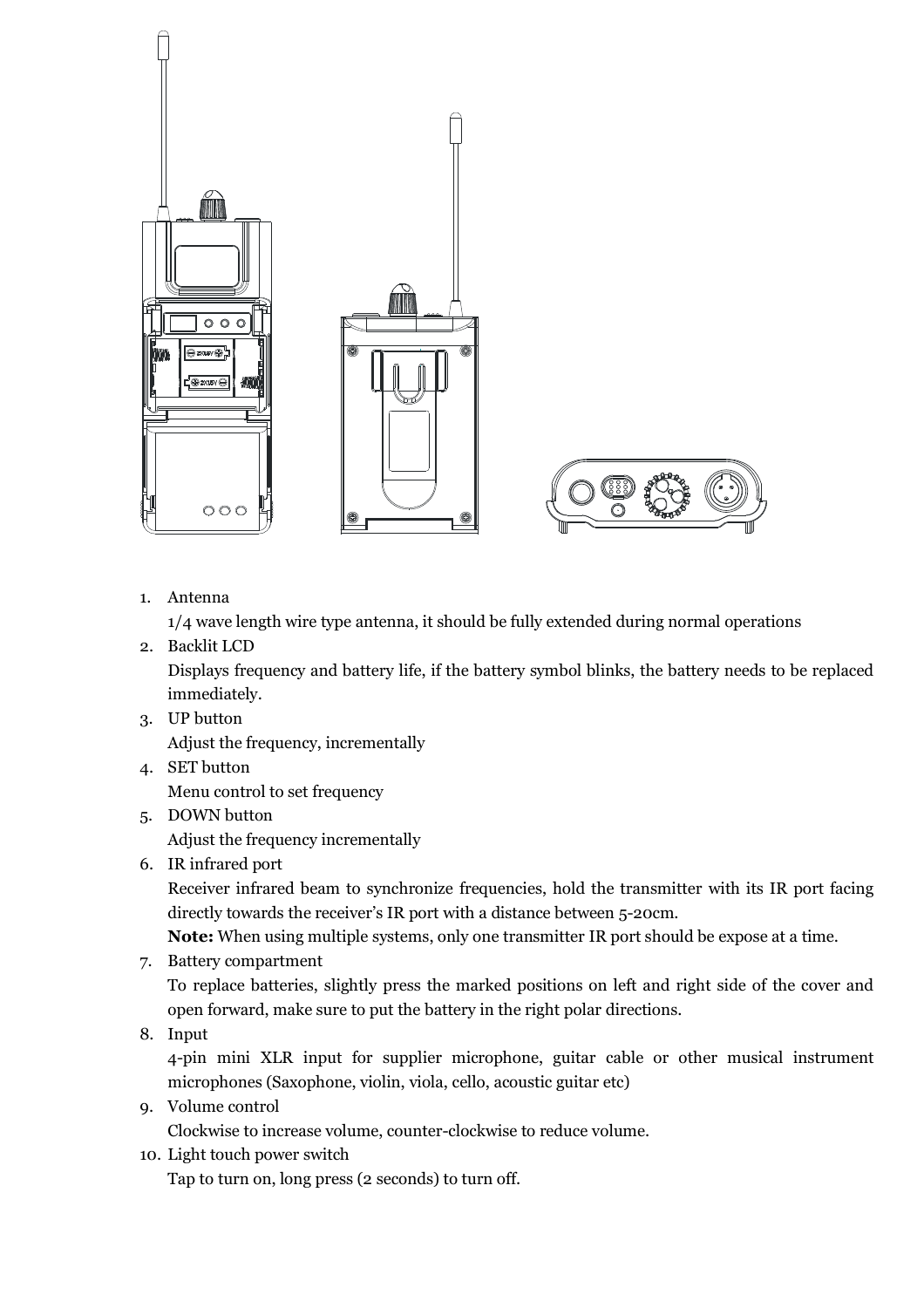# 11. Belt-clip Clip to the belt or guitar strap

## **Acoustic Instrument Transmitter:**



- 1. Each AMT microphone has a disconnect. (D.C.T.) Connect the cable from the Q7 Transmitter to the 3pin (Ta3) input connector on the microphone.
- 2. Adjustable Gooseneck Adjustable at angle to allow sound to escape from instrument and develop naturally.
- 3. Mounting Screw To REINFORCE the transmitter's stability on the bell of saxophone / horn, rubber protection avoids damage of the instrument.
- 4. BATT/PO Power and battery LED, the blue LED remains lit as long as the transmitter has power; if the blue LED is flashing, the battery need to be replaced immediately.
- 5. Mute Button
- 6. Light touch power switch

Tap to turn on, long press (2 seconds) to turn off.

7. Antenna

1/4 wave-length wire type antenna, MUST be fully connected and extended during normal operations. Reception will be poor without antennas connected.

- 8. IR infrared port Receiver infrared beam to synchronize frequencies, hold the transmitter with its IR port facing directly towards the receiver's IR port with a distance between 5-20cm.
- 9. Battery compartment Insert a standard AA alkaline battery here, make sure to put the battery in the right polar directions.
- 10. Battery cover

Pull back gently on this cover at the ribbing and pry upwards to remove

# **System Setup**

1. Connect the included AC power supply to the rear of the receiver and turn on the receiver.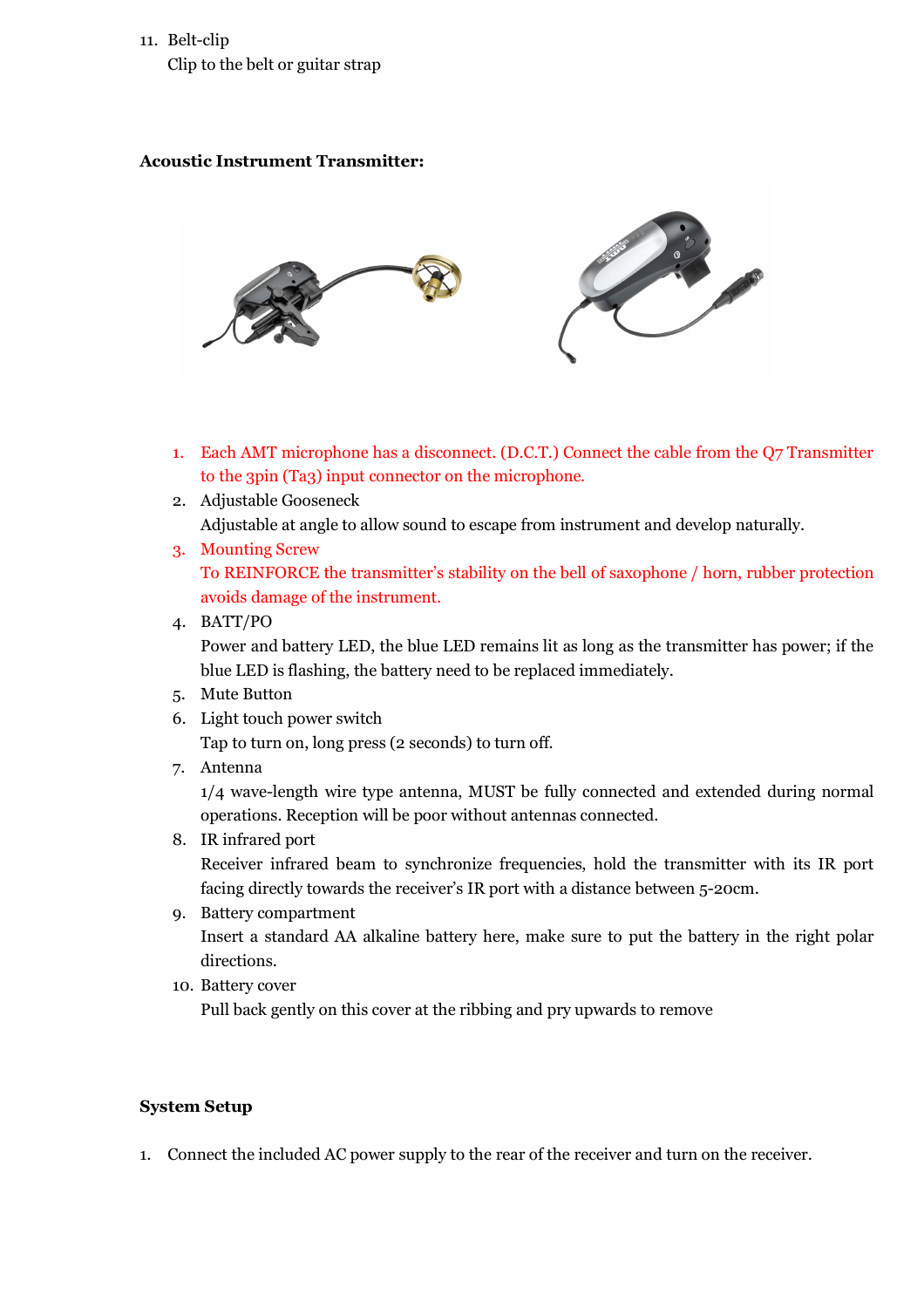# 2. **Standard Display**

The standard display shows the preselected group and channel.



## **Group**

Push the SET button and hold for 1 second, the GROUP icon will blink. Push the up and down buttons to set the desired group (01-10), Press SET again to confirm.

The display will return to the standard operating setting after a short period of non-activity automatically.

**NOTE:** Each group 01-10 consists of 10 channels, each corresponding to a specific frequency. Some frequency bands, for specific regions, will not have 10 channels per group. (Groups vary by region.)



# **Channel**

After setting the group, press SET again, the CHANNEL will blink. Push the up and down buttons to set the desired channel (01-10 region dependent) Press SET again to confirm.

The display will return to the standard operating appearance after a short period of non-activity automatically.



# **IR Sync**

After setting channel, press the SET again, the IR Icon will blink (picture 1). Push the SET button and hold for 1 second, the receiver will start to send the infrared signals (picture 2), then put the transmitter (handheld, body-pack or musical instrument) IR port close to the receiver's IR port. The transmitter has to be synchronized to the same frequency (group and channel) before using. After a successful sync, the display RF signal and Antenna icon appears. (Picture 3)

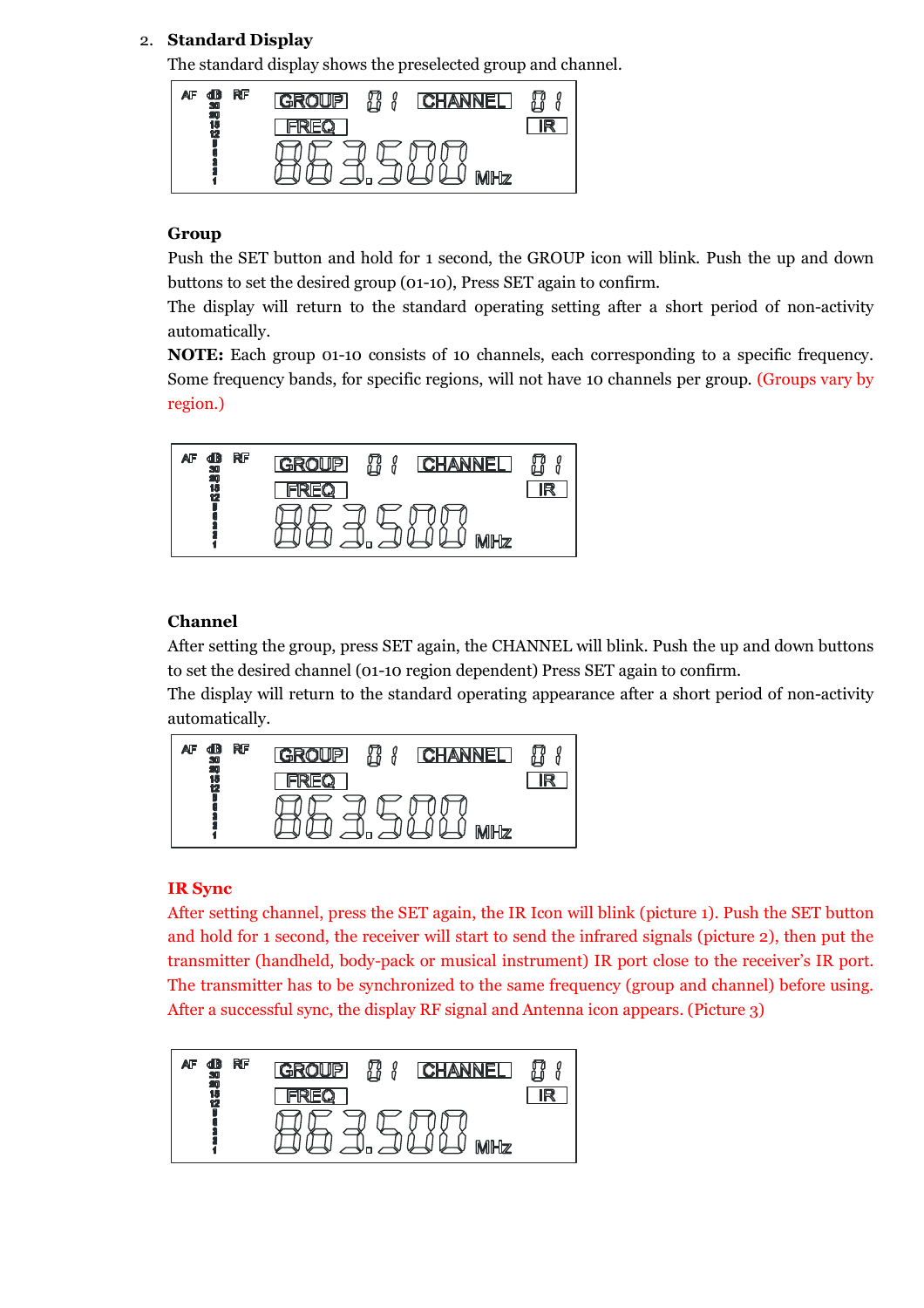

### **Transmitter / Receiver IR Quick Sync**

With the receiver in normal operating mode, and the TRANSMITTER OFF, push and hold the SET button on the receiver to sync the transmitter to the receiver. While the receiver is sending the signal, turn the transmitter ON. If, for some reason, your transmitter is not on the same channel from the last usage, you can use the IR Quick Sync method to quickly sync the transmitter without having to page through the group and channel setting functions.

### **Transmitter Sync'ing**

When sync'ing the transmitter, it is best to power the transmitter OFF first, then power the transmitter on while your sending the sync from the receiver. This procedure will re-set the transmitter, allowing for it to sync to the newly selected channel before it locks / syncs to a channel on the receiver.

## **Specifications:**

## **Receiver**

Frequency Preparation: PLL Synthesized Control Frequency Range: 600-952MHz (Region dependent) Frequency Type: F3E Modulation Type: FM Channels: 100(10x10) Oscillation System: VCO Type of reception: True Diversity Receive Sensitivity: -11dBm (sinad≥30dB) Frequency Response: 60Hz-17KHz+/-3dB  $S/N$  Ratio:  $\geq 105dB$ T.H.D:  $\leq 0.5\%$  at 1KHz Dynamic Range: >100dB Operating Temperature: -10-+50℃ Display: Backlit LCD (63mm\*22mm) Audio Output: 1\*Balanced XLR Socket 1\*6.35mm Jack Antenna: 2\*BNC

Power Supply: DC12V-18V/500mA

Dimensions( L\*W\*H): 210\*170\*44mm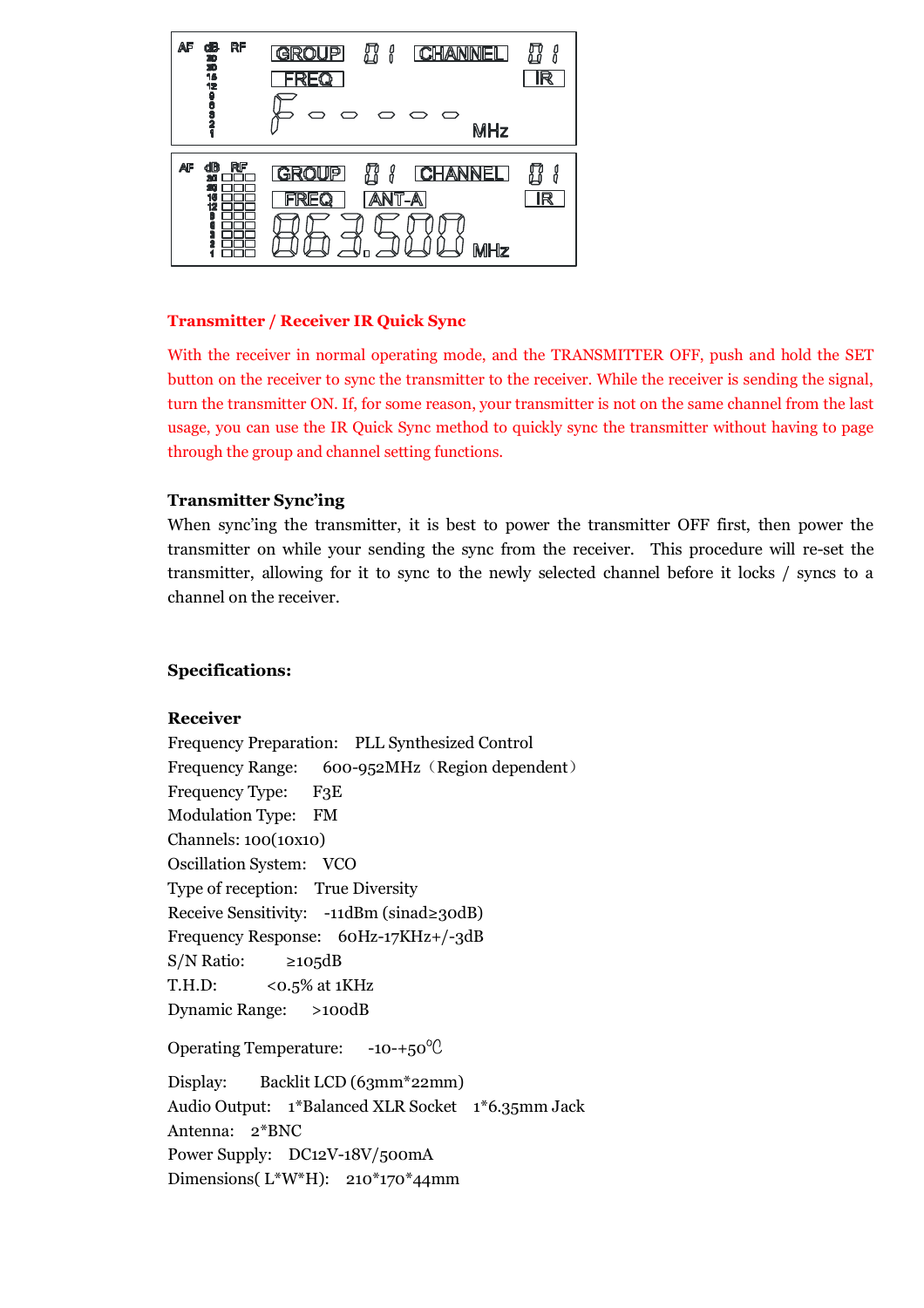#### **Handheld Transmitter**

Frequency Preparation: PLL Synthesized Control Frequency Range: 600-952MHz (Region dependent) Frequency Deviation: ±48KHz Microphone Type: Dynamic Polar Pattern: Cardioid RF Output Power: 10mW Controls: ON/MUTE/OFF Indicators: Backlit LCD Interface: Infrared Power Supply: 2\*AA battery Operating Voltage: 3V Operating time: 10h (depending on batteries) Dimensions: 265mm

### **Body-pack Transmitter**

Frequency Preparation: PLL Synthesized Control Frequency Range: 600-952MHz (Region dependent) Frequency Deviation: ±48KHz Input: 3 pin mini-XLR RF Output Power: 10mW Controls: Power ON//OFF, Volume, SET frequency Indicators: LED (AF) Interface: Infrared Antenna: 1/4 wave Length Wire Type Power Supply: 2\*AA battery Operating Voltage: 3V Operating time: 10h (depending on batteries) Dimensions( $L*W*H$ ): 110\*63\*21mm

#### **Acoustic Instrument Transmitter**

Frequency Preparation: PLL Synthesized Control Frequency Range: 600-952MHz (Region dependent) Microphone Type: Condenser Frequency Deviation: ±48KHz RF Output Power: 10mW Controls: ON/OFF, MUTE Indicators: LED(PO/BATT) Interface: Infrared Antenna: 1/4 wave Length Wire Type Power Supply: 1\*AA battery